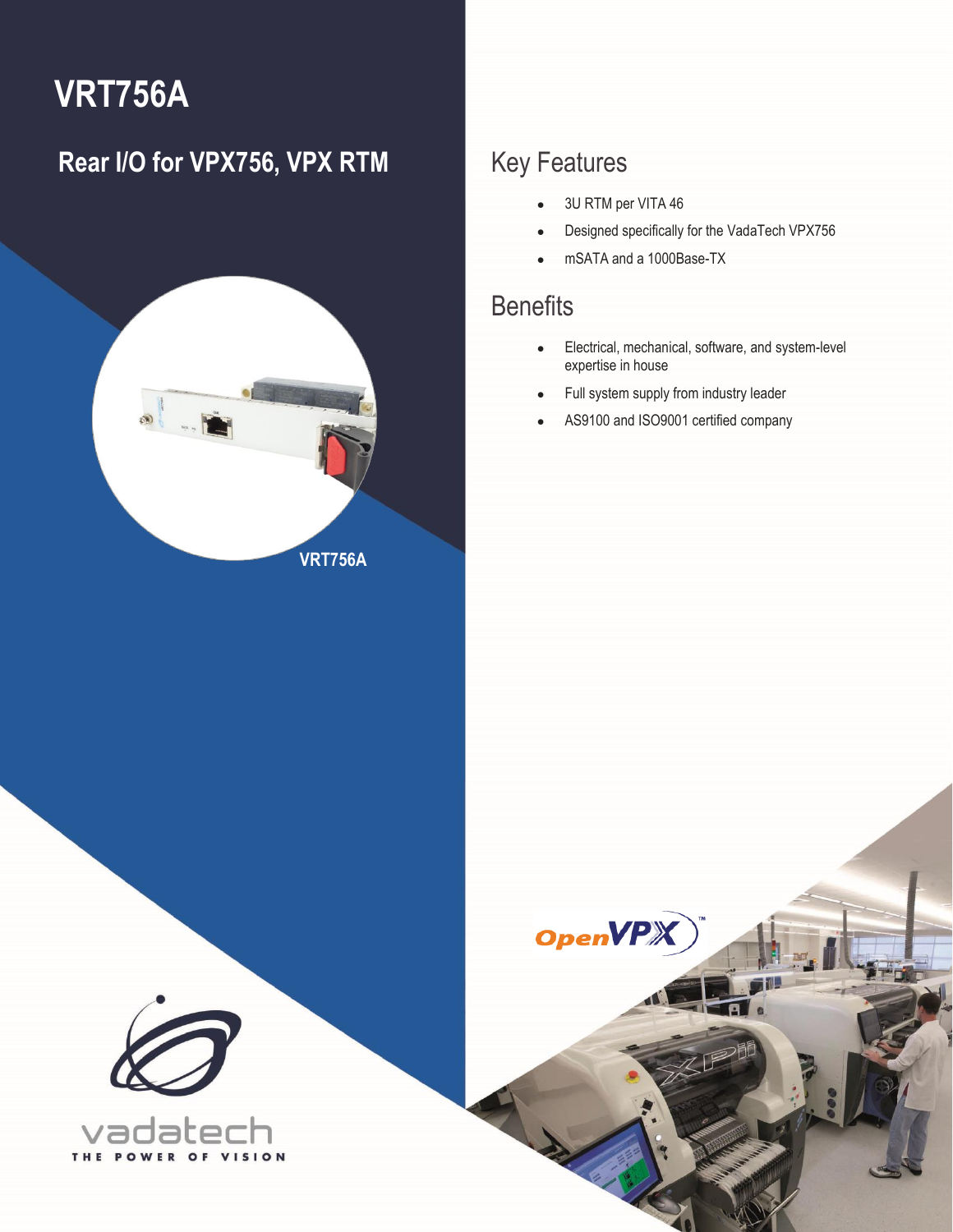# **VRT756A**

The VRT756A is a 3U VPX Rear Transition Module providing I/O expansion for use with the VPX756.

The module has a mSATA Socket that can be populated with an off the shelf SSD. The unit also routes the SERDES based GbE to 1000Base-TX (GbE over copper).



*Figure 1: VRT756A*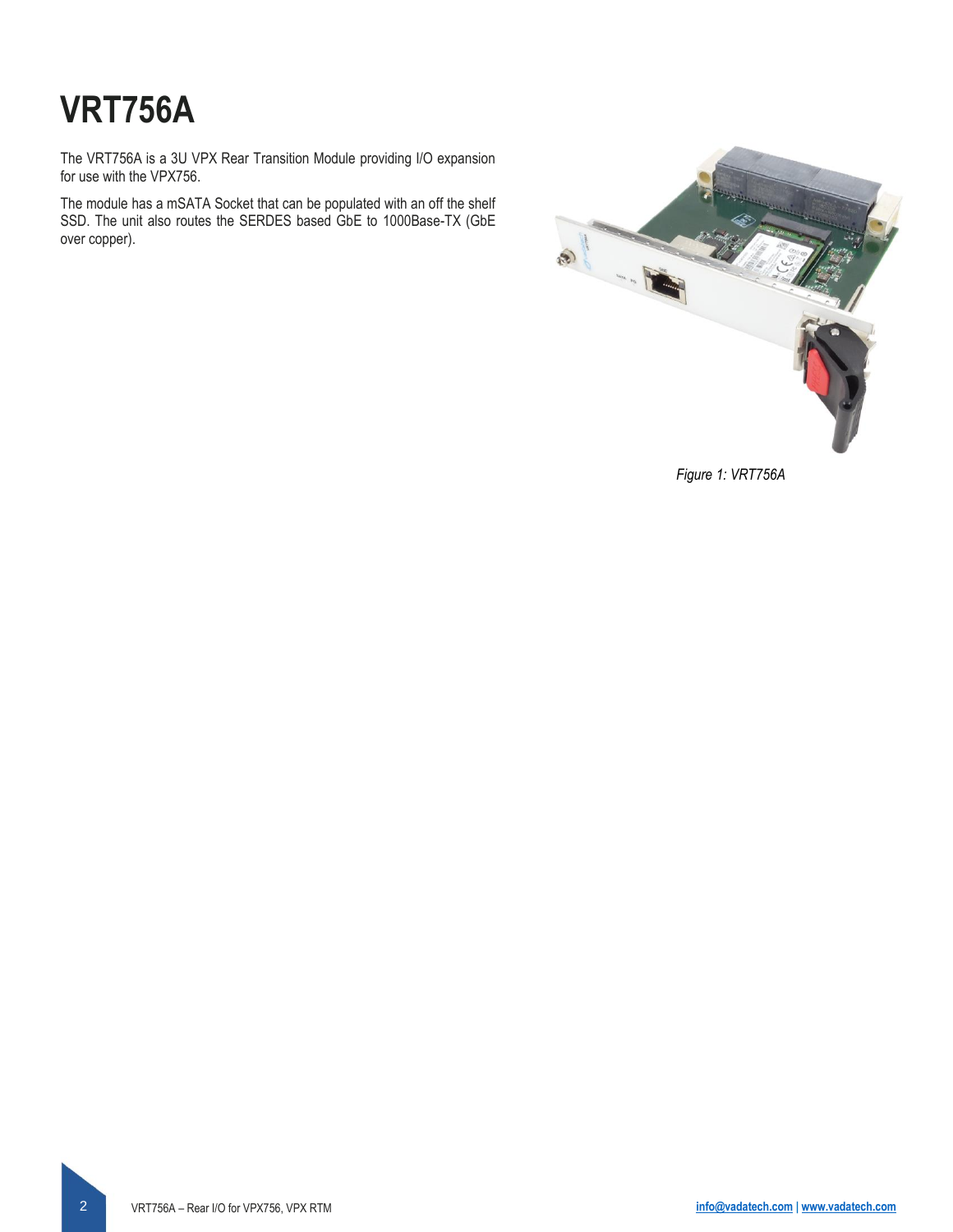### Block Diagram



*Figure 2: VRT756A Functional Block Diagram*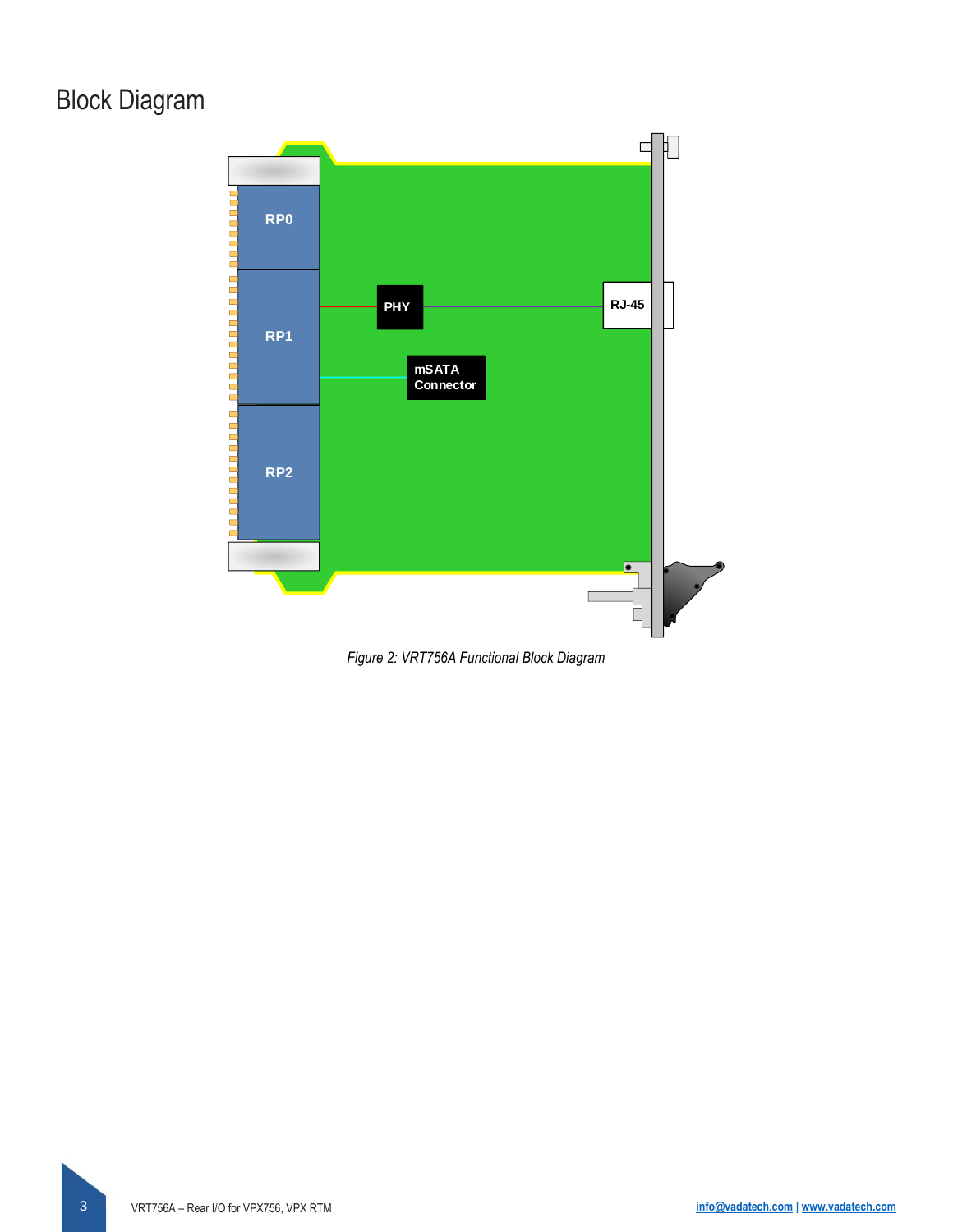### **Specifications**

| <b>Architecture</b>   |                                                                           |                                      |  |  |  |
|-----------------------|---------------------------------------------------------------------------|--------------------------------------|--|--|--|
| <b>Physical</b>       | <b>Dimensions</b>                                                         | 3U RTM, 1" pitch                     |  |  |  |
| <b>Configuration</b>  |                                                                           |                                      |  |  |  |
| <b>Power</b>          | <b>VRT756A</b>                                                            | 3W                                   |  |  |  |
| <b>Rear Panel</b>     | <b>Connectors</b>                                                         | RJ-45 front panel and mSATA on board |  |  |  |
| <b>VPX Interfaces</b> | <b>Slot Profiles</b>                                                      | <b>See Ordering Options</b>          |  |  |  |
|                       | <b>Backplane</b>                                                          | RP1: mSATA and SERDES                |  |  |  |
|                       | <b>Power</b>                                                              | $+3.3V/+5V$                          |  |  |  |
| <b>Other</b>          |                                                                           |                                      |  |  |  |
| <b>MTBF</b>           | MIL Hand book 217-F@ TBD hrs                                              |                                      |  |  |  |
| <b>Certifications</b> | Designed to meet FCC, CE and UL certifications, where applicable          |                                      |  |  |  |
| <b>Standards</b>      | VadaTech is certified to both the ISO9001:2000 and AS9100B:2004 standards |                                      |  |  |  |
| <b>Warranty</b>       | Two (2) years, see VadaTech Terms and Conditions                          |                                      |  |  |  |

#### **INTEGRATION SERVICES AND APPLICATION-READY PLATFORMS**

VadaTech has a full ecosystem of OpenVPX, ATCA and MTCA products including chassis platforms, shelf managers, AMC modules, Switch and Payload Boards, Rear Transition Modules (RTMs), Power Modules, and more. The company also offers integration services as well as preconfigured Application-Ready Platforms. Please contact VadaTech Sales for more information.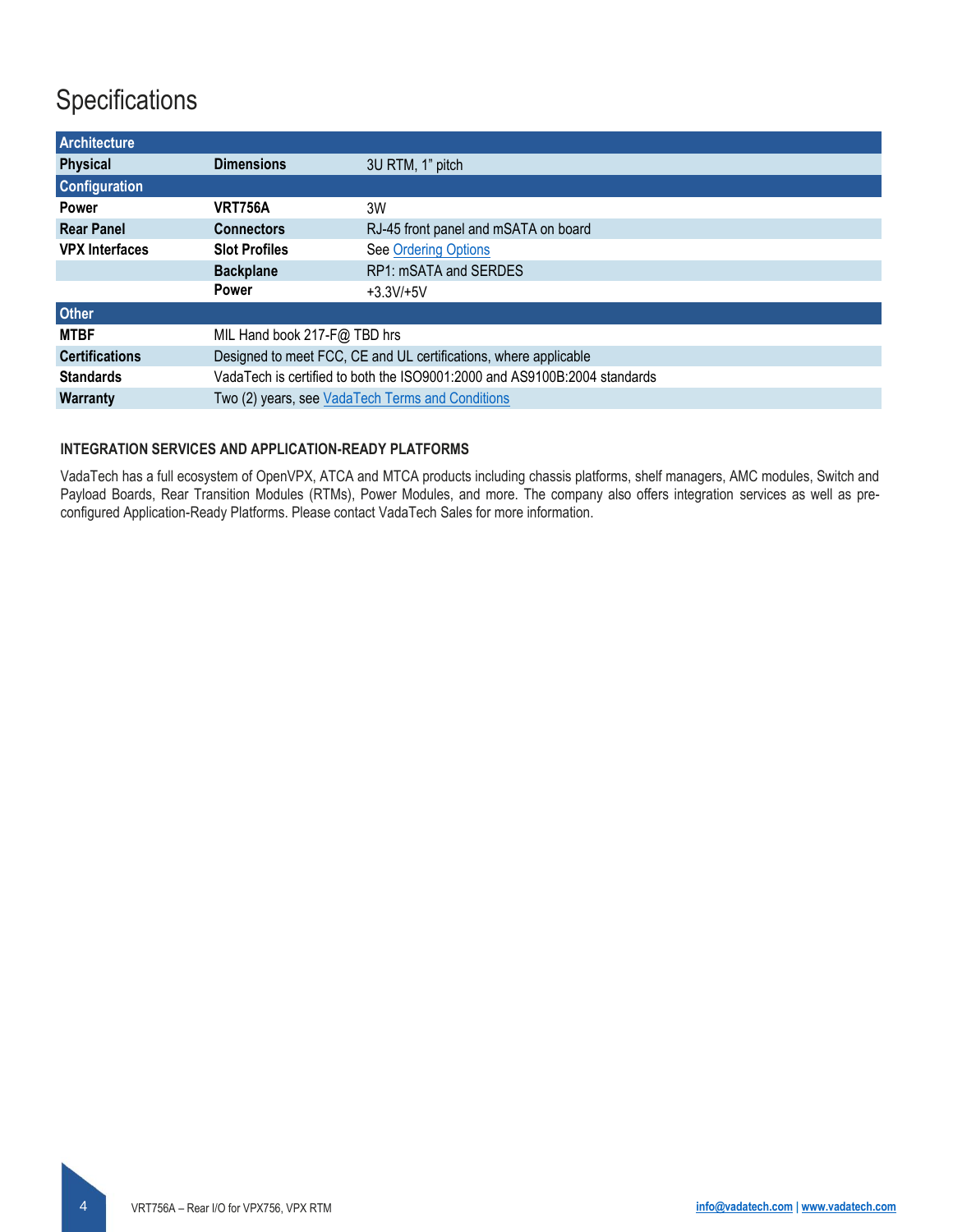### <span id="page-4-0"></span>Ordering Options

### **VRT756A – A00-000-GHJ**

| $A = mSATA size$                                                               | <b>G</b> = Applicable Slot Profiles                                             |
|--------------------------------------------------------------------------------|---------------------------------------------------------------------------------|
| $0 = No mSATA$<br>$1 = 1$ TB<br>$2 = 2$ TB<br>$3 =$ Reserved<br>$4 =$ Reserved | $0 = 5 H$ P                                                                     |
|                                                                                | H = Environmental                                                               |
|                                                                                | See Environmental Specification                                                 |
|                                                                                | J = Conformal Coating                                                           |
|                                                                                | $0 = No$ coating<br>1 = Humiseal 1A33 Polyurethane<br>2 = Humiseal 1B31 Acrylic |

#### <span id="page-4-1"></span>**Environmental Specification**

| Air Cooled                   |                        |                                             | <b>Conduction Cooled</b> |                                |                                |
|------------------------------|------------------------|---------------------------------------------|--------------------------|--------------------------------|--------------------------------|
| <b>Option H</b>              | $H = 0$                | $H = 1$                                     | $H = 2$                  | $H = 3$                        | $H = 4$                        |
| <b>Operating Temperature</b> | $AC1* (0°C to +55°C)$  | $AC3*$ (-40°C to +70°C)                     | $CC1* (0°C to +55°C)$    | $CC3*$ (-40 $°C$ to +70 $°C$ ) | $CC4*$ (-40 $°C$ to +85 $°C$ ) |
| <b>Storage Temperature</b>   | $C1*$ (-40°C to +85°C) | $C3*$ (-50 $\degree$ C to +100 $\degree$ C) | $C1*$ (-40°C to +85°C)   | $C3*$ (-50°C to +100°C)        | $C3*$ (-50°C to +100°C)        |
| <b>Operating Vibration</b>   | $V2*$ (0.04 g2/Hz max) | $V2*(0.04 g2/Hz max)$                       | $V3*$ (0.1 g2/Hz max)    | $V3*$ (0.1 g2/Hz max)          | V3 (0.1 g2/Hz max)             |
| <b>Storage Vibration</b>     | $OS1*(20g)$            | OS1* (20g)                                  | OS2* (40g)               | OS2* (40g)                     | OS2* (40g)                     |
| Humidity                     | 95% non-condensing     | 95% non-condensing                          | 95% non-condensing       | 95% non-condensing             | 95% non-condensing             |

Notes: \*Nomenclature per ANSI/VITA 47. Contact local sales office for conduction cooled (H = 2, 3, 4)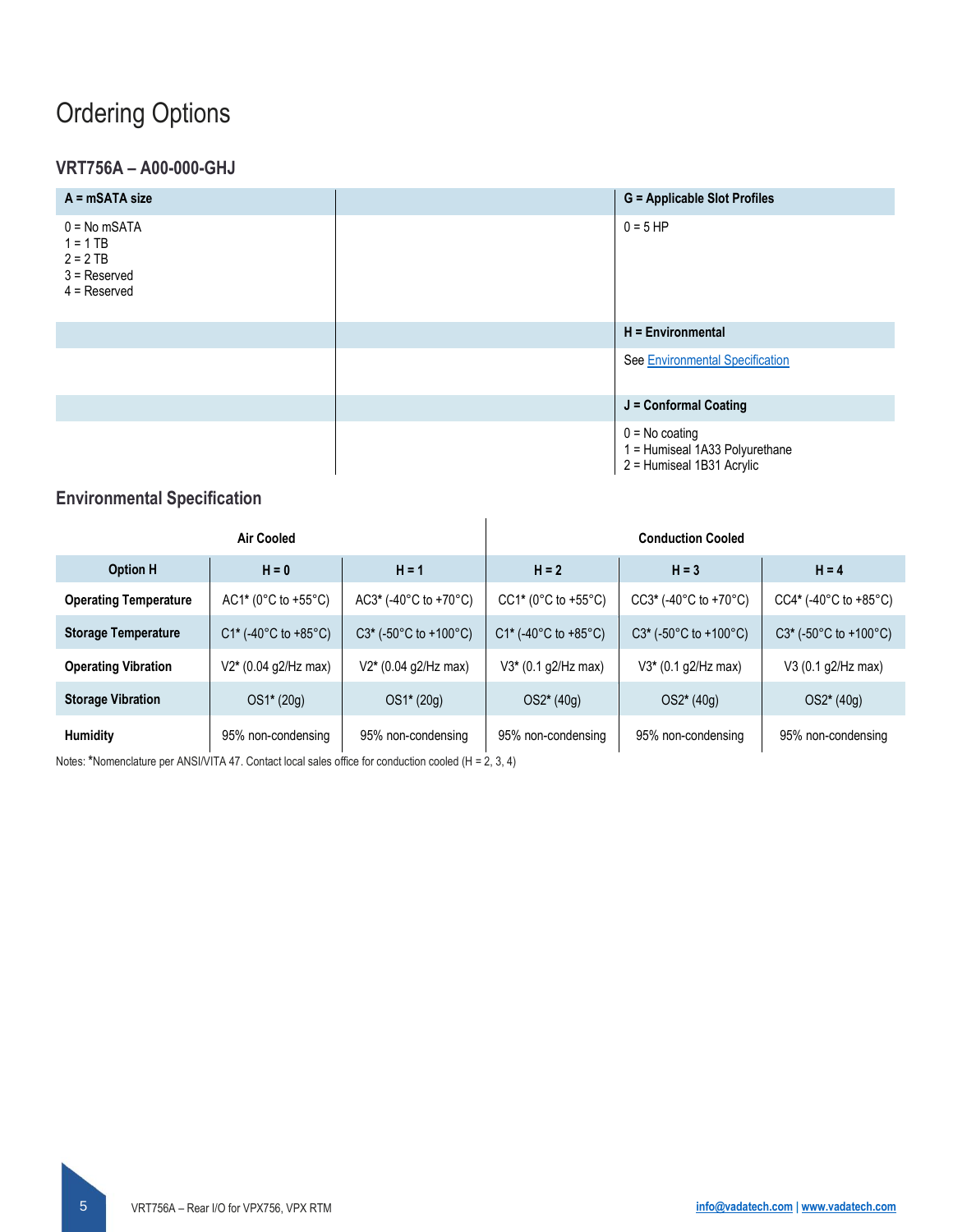### Related Products

#### VPX756

 $\frac{3}{4}$ 







- Processor VPX (PrVPX) Intel® Xeon® Processor E3-1505M v6 (Kaby Lake)
- PCIe Gen3 x4 or dual PCIe x8
- Serial Over LAN (SOL)
- Xilinx Kintex UltraScale™ XCKU115 FPGA
- Dual ADC 12-bit @ 6.4 GSPS
- Dual DAC 16-bit @ 12 GSPS (AD9162 or AD9164)
- Open VPX benchtop development platform
- Dedicated Switch/management slot
- Up to five 3U VPX payload slots